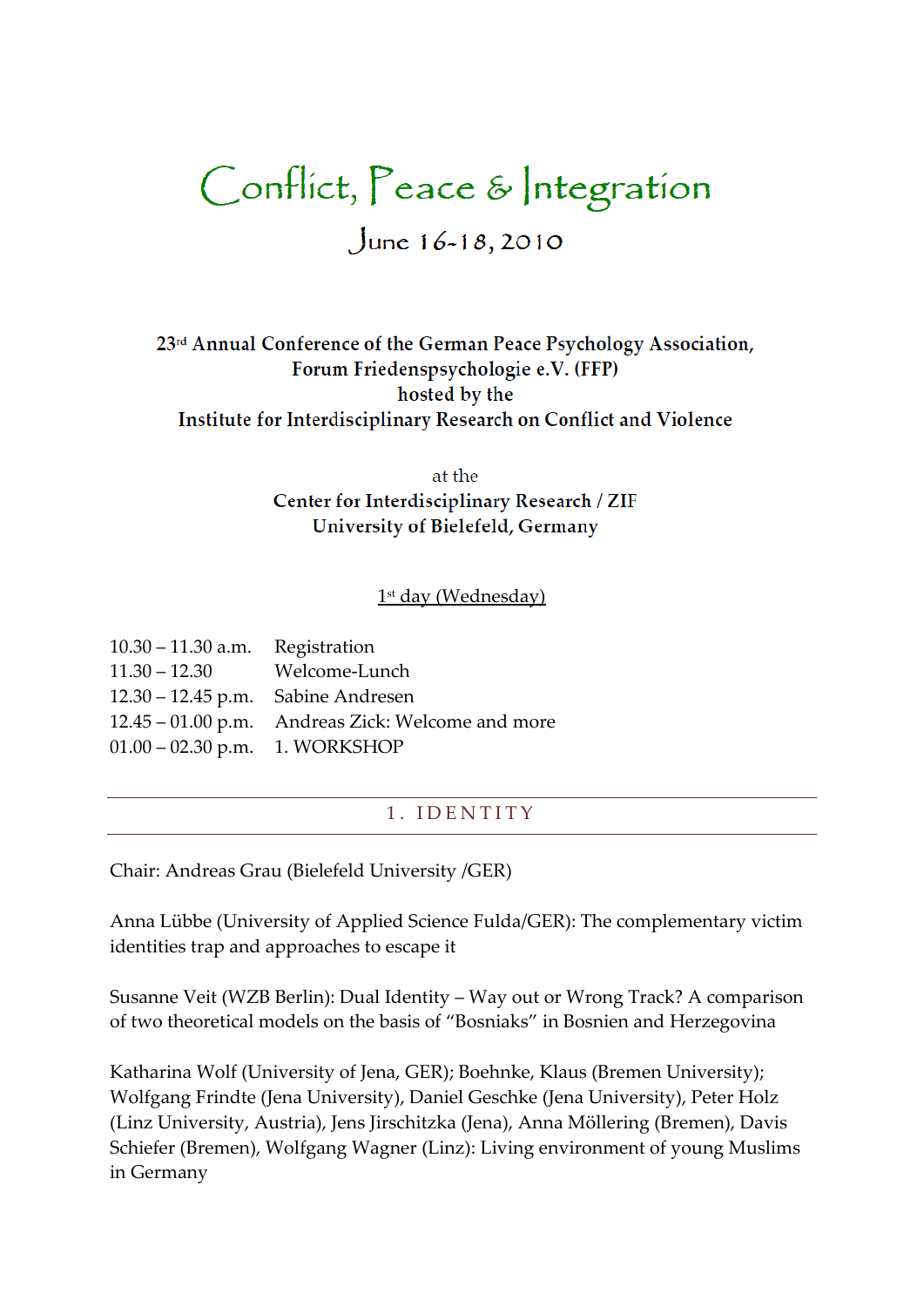#### 02.30 p.m. Coffee break

02.30 – 04.00 p.m. OPEN GENERAL MEETING (International Network Psychologists for Social Responsibility (INPsySR)

### INTERNATIONAL NETWORK OF PSYCHOLOGISTS FOR SOCIAL RESPONSIBILITY: OPEN GENERAL MEETING

04.00 – 05.30 p.m. 2. + 3. Workshop

### 2. PEACE PSYCHOLOGY IN PRACTICE - MEDICAL REFUGEE AID GOETTINGEN

Speakers: Johanna Kirchhoff , Finn Lornsen and Hannah Hitzler (Medical Refugee Aid Göttingen, Germany)

# 3. DESIDERATES OF PRACTICAL PEACE WORK: GENDER **MAINSTREAMING**

Chair: Beate Küpper (Bielefeld University/GER)

Norbert Frieters-Reermann (RTWH Aachen University, Germany): Gender and Conflict. An analytical framework to observe gender-related roles, capacities, needs and socio-psychological problems in internal conflicts and civil wars on the basis of case studies in Nepal, Sri Lanka and the Philippines

Martin Senkler (Marburg University, Germany): Sexualized violence against men in armed conflict

Ananda S. Millard (Bonn International Center for Conversion, Germany): Understanding types of wartime rape: addressing a current gap of knowledge

|            | 06.30 – 07.30 p.m. Guided tour 'Old town of Bielefeld'      |  |
|------------|-------------------------------------------------------------|--|
|            | (Starting Point: Old city-hall)                             |  |
|            |                                                             |  |
| Afterwards | Dinner at Brauhaus Bielefeld (Altstadt, Hagenbruchstraße 8) |  |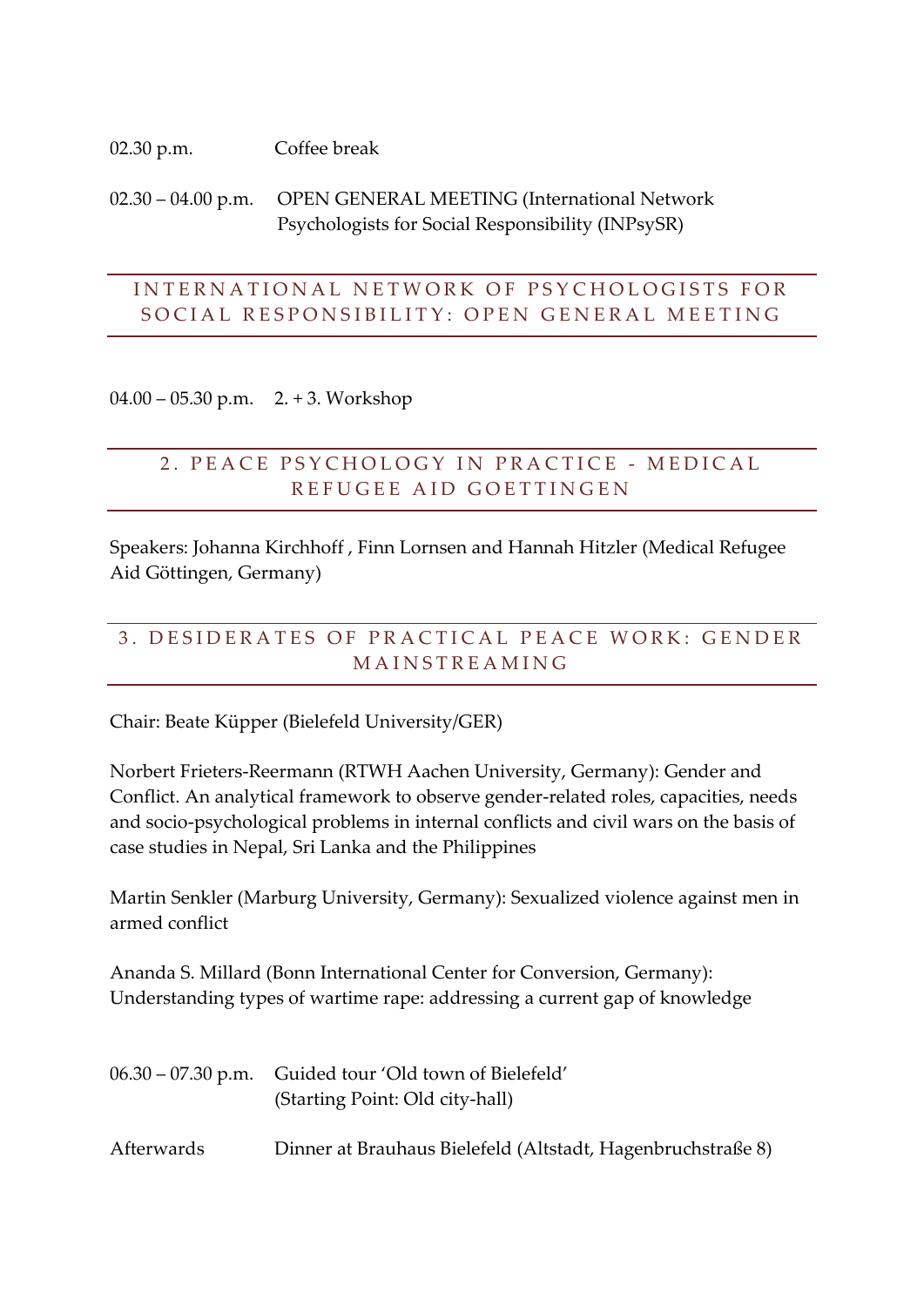#### 2<sup>nd</sup> day (Thurday)

09.00 – 10.30 a.m. 4. and 5. WORKSHOP

### 4. GENDER AS A STRUCTURE OF CONFLICTS -CONSEOUENCES FOR PEACE BUILDING

Chair: Miriam Schroer (Germany)

Rita Schäfer (Germany): Masculinities in war and post-conflict societies in Africa

Karin Mlodoch (Zentrum Moderner Orient Berlin, Germany): Trauma, gender and conflicting memories in the aftermath of violence - the example of Anfal surviving women in Kurdistan-Iraq

Miriam Schroer-Hippel (Free University of Berlin, Germany): War Veterans: Burden for post-war societies or agents of reconciliation?

Katrin Planta (Berghof Conflict Research, Germany): Female combatants in security transition processes.

# 5. SOCIAL JUSTICE AND RECONCILIATION

Chair: Jancis Long (US)

Lucia Zigrović (University of Vienna, Austria): Perceptions of social justice and belief in a just world in post-war societies in the Balkans and their relation to individual empowerment and community reconstruction

Jancis Long (Psychologists for Social Responsibility, USA): Reconciliation and its alternatives

Monika Lauer Perez (Fern Universität Hagen, Germany): Transitional Justice after 30 years of Transition a contribution to peace and integration? Lessons from Ecuador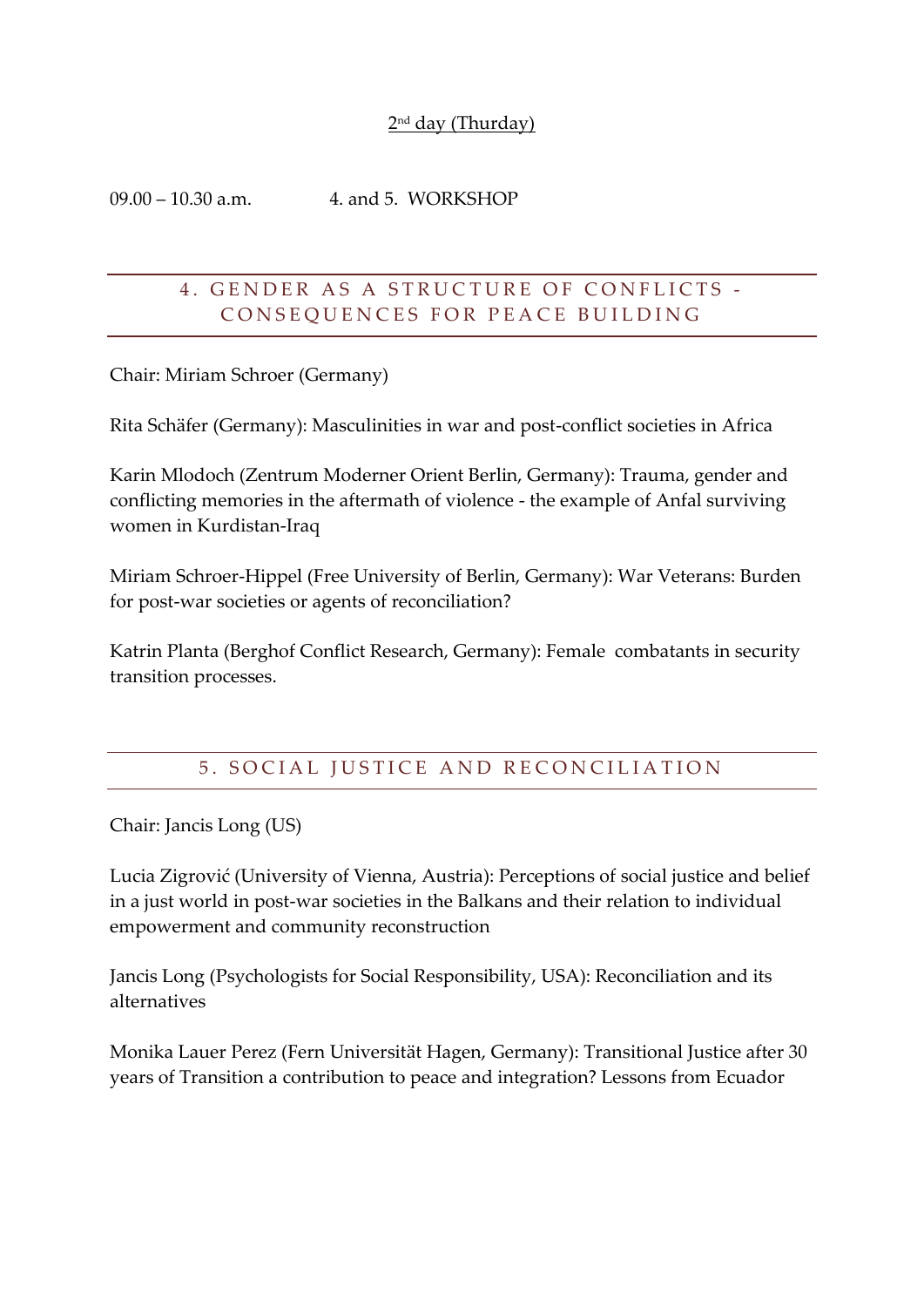| $10.30 - 11.00$ a.m. | Coffee break |  |
|----------------------|--------------|--|
|                      |              |  |

11.00 – 12.00 a.m. Keynote speech by Jancis Long (Past President Psychologists for social responsibility, USA): "How May we Do Less Harm? The case of health professionals'

12.30 – 01.30 p.m. Lunch

01.30 – 03.00 p.m. 6. and 7. WORKSHOP

### 6. AFTER WAR AND CRISIS: PSYCHOLOGICAL CONSEQUENCES AND FIELD WORK APPROACHES

Chair: Ferdinand Garoff (Finland)

Shr-Jie Wang (Rehabilitation and Research Centre for Torture Victims, Copenhagen, Denmark): Survivors of the ethnic conflict in Northern Kosovo (I): violence exposures, risk factors of victimization and long-term health effects

Natasa Ljubomirovic (Group 484, Belgrade, Serbia): Field work with IDPs settled in the Collective center in Serbia

Christina Limbird (The Youth Bridge Initiative, Berlin, Germany): Summer Peace Camps as a Vehicle for Overcoming Ethnic Barriers in a Post-Conflict Region: Reflecting on Lessons Learned

Kirsti Palonen and Nina Lyytinen (Finnish Psychologists for Social Responsibility, Helsinki, Finland): The role of psychologists in the aftermath of school shootings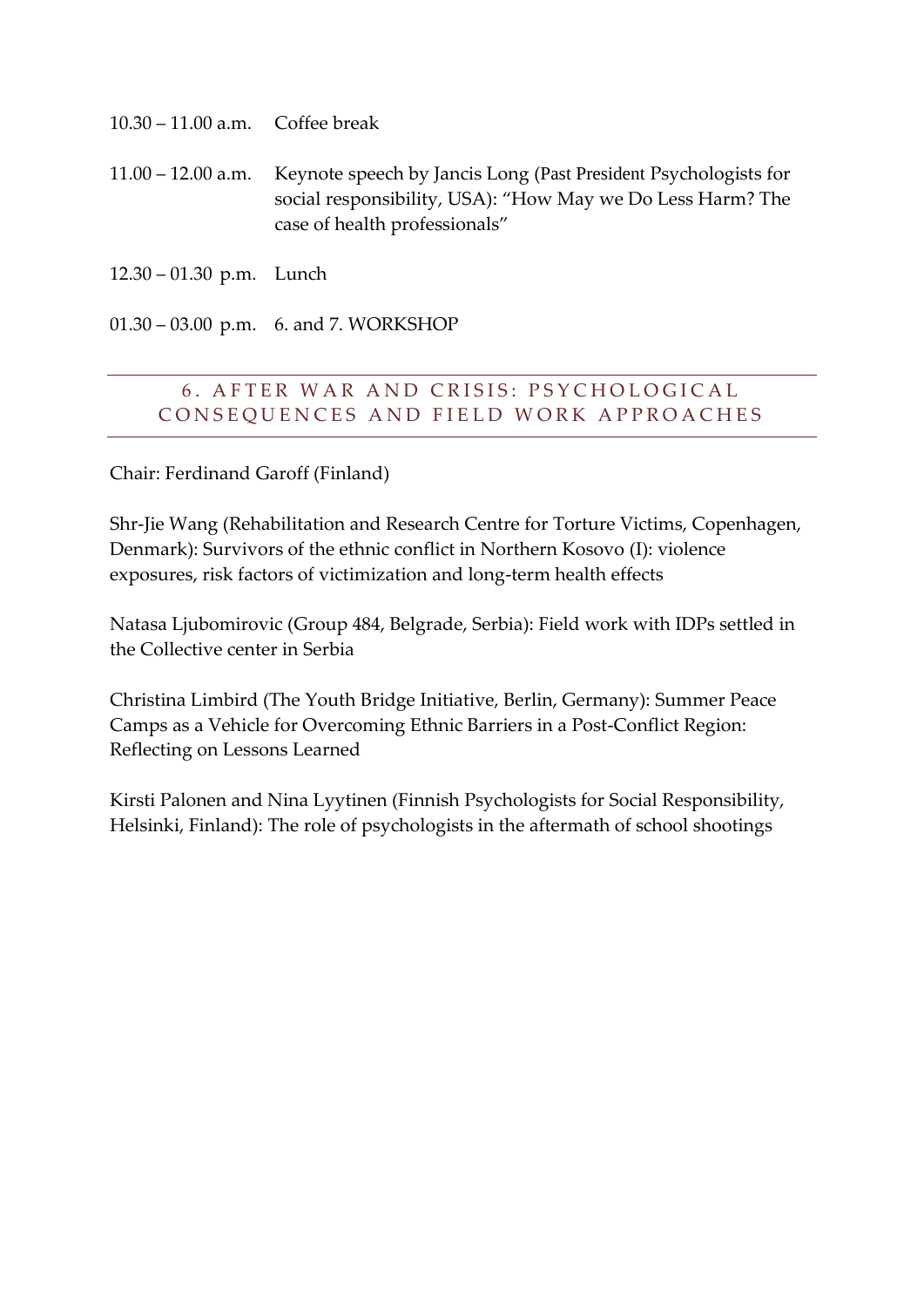## 7. DEVALUATION OF OUTGROUPS

Chair: Héctor Sebastián Carvacho García (Bielefeld University/GER)

David Schiefer, Anna Möllering, Klaus Boehnke (Jacobs University Bremen, GER): Cultural Values and Outgroups Negativity: A Cross-Cultural Analysis of Early and Late Adolescents

Klaus Boehnke (Jacobs University Bremen, Germany), Becky Wong (National University of Singapore): Adolescents Political Activism and Life-Time Happiness: Insights from a 21-Year Longitudinal Study

Dmitrij Agroskin; Eva Jonas (Salzburg University, Austria): Out of Control: What mediates the effect of perceived lack of control on ethnocentrism?

| $03.00 - 03.30$ p.m. Coffee break |                                                                                                                                                                                                                              |
|-----------------------------------|------------------------------------------------------------------------------------------------------------------------------------------------------------------------------------------------------------------------------|
| $03.30 - 04.30$ p.m.              | Keynote speech by Wolfgang Frindte (Jena University, GER):<br>"Inszenierter Terrorismus - Ergebnisse<br>medienwissenschaftlicher sozialpsychologischer Analysen"<br>(+ Nicole Haußecker, Jens Jirschitzka, Susan Gniechwitz) |
| $04.30 - 05.00$ p.m.              | Meeting of Members (Forum Friedenspsychologie/German<br>Peace Psychology Association)                                                                                                                                        |
| $07.00$ p.m.                      | <b>ZIF Barbecue</b>                                                                                                                                                                                                          |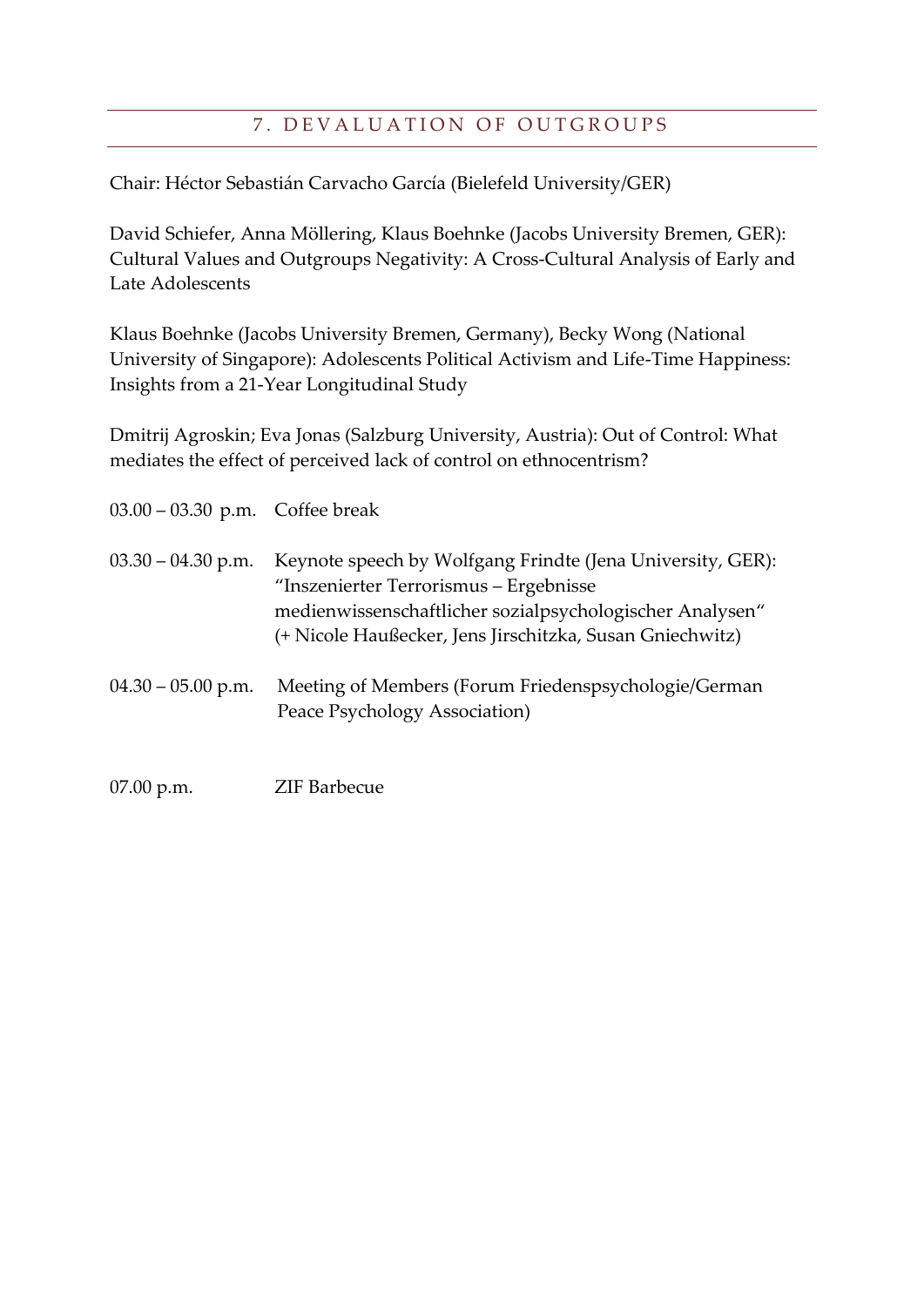#### 3. Day (Friday)

09.00 – 10.30 a.m. 8. and 9. Workshop

# 8. THE INTEGRATIVE FUNCTION OF GROUP FOCUSED ENMITY (GFE)

Chair: Sandra Legge (Bielefeld University/GER)

Beate Küpper (Bielefeld University): Group Focused Enmity (GFE) in Europe

Anna Klein (Bielefeld University): Group Focused Enmity (GFE) in Germany

Andreas Grau (Bielefeld University): The stability of the Syndrome of Group Focused Enmity (GFE) in different local units

Héctor Sebastián Carvacho García (Bielefeld University): Supporting reparation's policies about human rights violations in Chile: the role of the ideological attitudes

#### 9. ETHNIC CONFLICTS

Chair: N.N.

Maor Shani (Jacobs University of Bremen, GER): Towards internal coexistence: The long-term effects of Jewish-Arab dialogue encounters in Israel

Alexander Tsurtsumia (Tbilisi State University, Georgia): Geopolitical and Global Aspect of War in Georgia (2008)

Nataša Ljubomirović (NGO Group 484, Belgrade, Serbia): Field work with IDPs settled in the Collective center in Serbia

Shr-Jie Wang (Rehabilitation and Research Centre for Torture Victims, Copenhagen, Denmark): Survivors of the ethnic conflict in Northern Kosovo (II): history of traumatic experience and baseline clinical and functional assessment